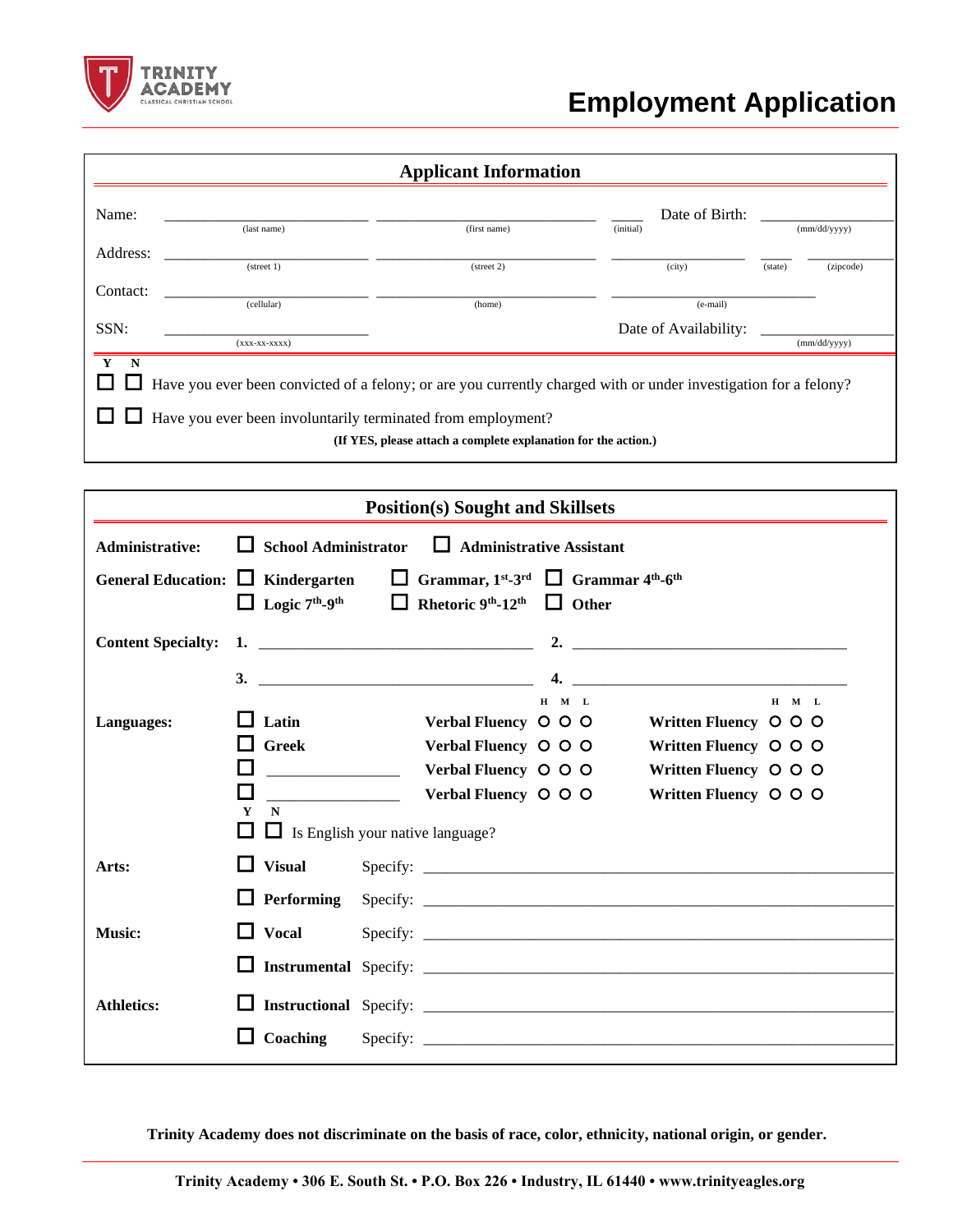

## **Employment Application**

|                     |                                                                                            | <b>Education</b> |        |               |                      |               |
|---------------------|--------------------------------------------------------------------------------------------|------------------|--------|---------------|----------------------|---------------|
| <b>High School:</b> |                                                                                            |                  |        |               | Graduation: _______  |               |
|                     | (name)                                                                                     |                  | (city) | (state)       |                      | (mm/yy)       |
| University:         |                                                                                            |                  |        |               | Graduation: _______  |               |
|                     | (name)                                                                                     |                  | (city) | (state)       |                      | (mm/yy)       |
|                     |                                                                                            |                  |        |               |                      |               |
| <b>University:</b>  |                                                                                            |                  |        | $\frac{1}{2}$ | Graduation: _______  |               |
|                     | (name)                                                                                     |                  | (city) | (state)       |                      | $\frac{1}{2}$ |
|                     |                                                                                            |                  |        |               |                      |               |
| <b>University:</b>  |                                                                                            |                  |        |               | Graduation: ________ |               |
|                     | (name)                                                                                     |                  | (city) | (state)       |                      | (mm/yy)       |
|                     |                                                                                            |                  |        |               |                      |               |
| Other:              |                                                                                            |                  |        |               | Certificate:         |               |
|                     | (name)                                                                                     |                  | (city) | (state)       |                      | (mm/yy)       |
|                     |                                                                                            |                  |        |               |                      |               |
| Other:              |                                                                                            |                  |        |               | Certificate: ______  |               |
|                     | (name)                                                                                     |                  | (city) | (state)       |                      | (mm/yy)       |
|                     |                                                                                            |                  |        |               |                      |               |
| N<br>Y              |                                                                                            |                  |        |               |                      |               |
|                     | Do you have a current teaching certificate? What is the state providing the certification? |                  |        |               |                      |               |

|                               |                                         | <b>Recent Work History</b>                               |                                             |         |  |
|-------------------------------|-----------------------------------------|----------------------------------------------------------|---------------------------------------------|---------|--|
| <b>Present/Last Job:</b>      |                                         |                                                          |                                             |         |  |
|                               | (company/organization)                  |                                                          | (address)                                   |         |  |
|                               | (start date; mm/yy)                     | (end date; mm/yy)                                        | (last position held/primary responsibility) |         |  |
|                               |                                         | (supervisor/manager name)                                | (title)                                     | (phone) |  |
| 2 <sup>nd</sup> Previous Job: | (company/organization)                  |                                                          | (address)                                   |         |  |
|                               | (start date; mm/yy)                     | (end date; mm/yy)                                        | (last position held/primary responsibility) |         |  |
|                               |                                         | (supervisor/manager name)                                | (title)                                     | (phone) |  |
| 3 <sup>rd</sup> Previous Job: | (company/organization)                  |                                                          | (address)                                   |         |  |
|                               | (start date; mm/yy)                     | (end date; mm/yy)                                        | (last position held/primary responsibility) |         |  |
| N<br>Y                        | May we contact your previous employers? | (supervisor/manager name)                                | (title)                                     | (phone) |  |
|                               |                                         | Have you ever worked in a University-Model® environment? |                                             |         |  |